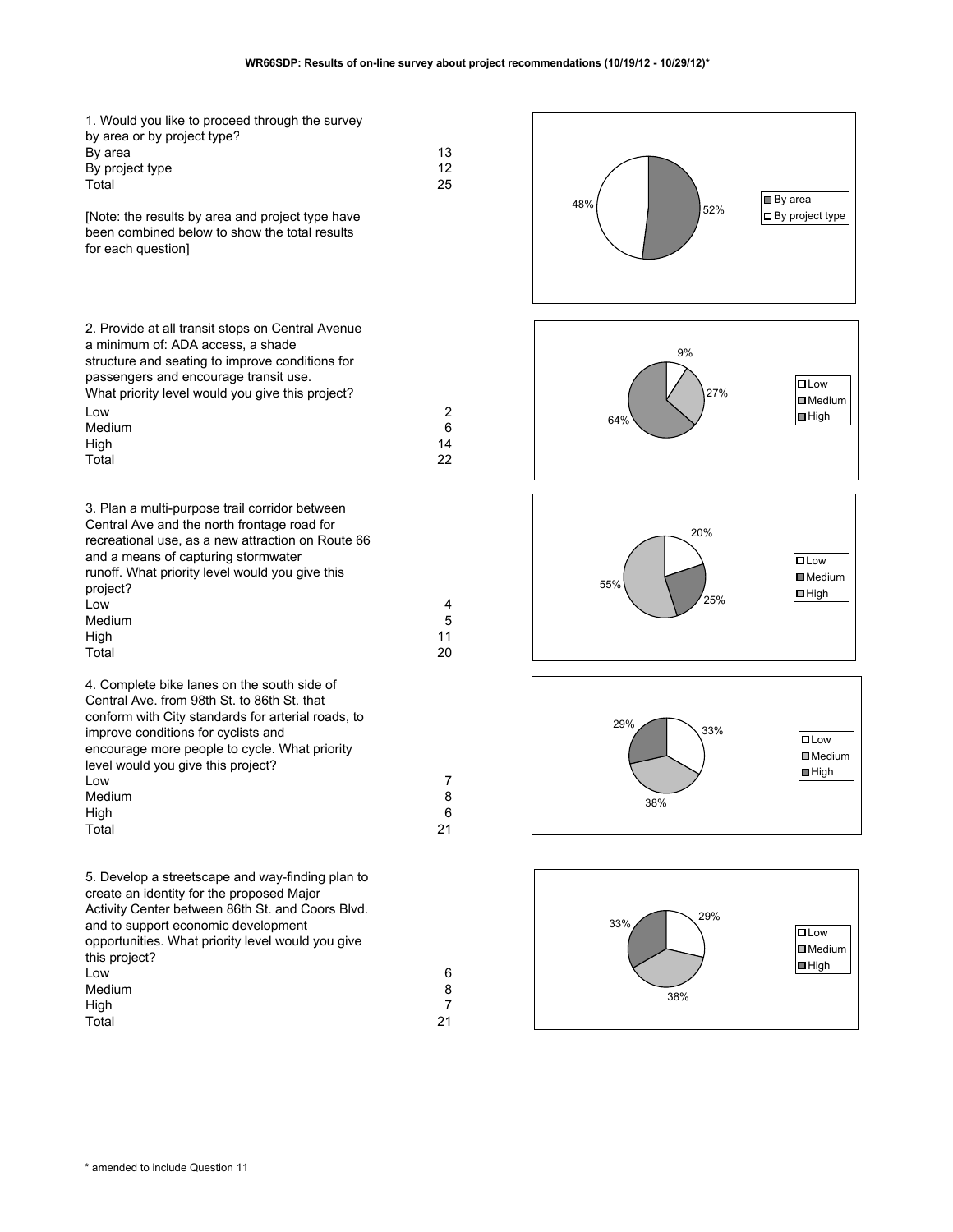| 6. Improve access to, and circulation within, the<br>proposed Major Activity Center between<br>86th St. and Coors Blvd., by extending the street<br>and multi-use trail network. What priority<br>level would you give this project?<br>Low<br>Medium<br>High<br>Total | 4<br>12<br>5<br>21              | 19%<br>24%<br>57% | $\square$ Low<br>$\Box$ Medium<br>$\blacksquare$ High   |
|------------------------------------------------------------------------------------------------------------------------------------------------------------------------------------------------------------------------------------------------------------------------|---------------------------------|-------------------|---------------------------------------------------------|
| 7. Complete the public library at the northwest<br>corner of Central Ave. and Unser Blvd. What<br>priority level would you give this project?<br>Low<br>Medium<br>High<br>Total                                                                                        | 3<br>11<br>$\overline{7}$<br>21 | 14%<br>33%<br>53% | $\square$ Low<br>$\Box$ Medium<br>$\blacksquare$ High   |
| 8. Complete the design for multi-modal<br>improvements and widening of the Central/Unser<br>intersection, and secure funding for<br>implementation. What priority level would you<br>give this project?<br>Low<br>Medium<br>High<br>Total                              | 5<br>9<br>$\overline{7}$<br>21  | 24%<br>33%<br>43% | $\square$ Low<br><b>□</b> Medium<br>$\blacksquare$ High |
| 9. Plan improvements to pedestrian and cyclist<br>safety and to traffic movement for all<br>modes at the Central/Coors intersection. What<br>priority level would you give this project?<br>Low<br>Medium<br>High<br>Total                                             | 3<br>9<br>9<br>21               | 14%<br>43%<br>43% | $\square$ Low<br><b>■</b> Medium<br>$\blacksquare$ High |
| 10. Plan for improvements to road safety and<br>traffic movement by all modes--motor<br>vehicles, pedestrians and cyclists--at the                                                                                                                                     |                                 | 24%               |                                                         |

33%

 $43\%$   $\Box$ 

 $\Box$  Medium  $\Box$ High

| Central/Yucca/Old Coors intersection. What  |    |
|---------------------------------------------|----|
| priority level would you give this project? |    |
| Low                                         | 5  |
| Medium                                      |    |
| High                                        | 9  |
| Total                                       | 21 |
|                                             |    |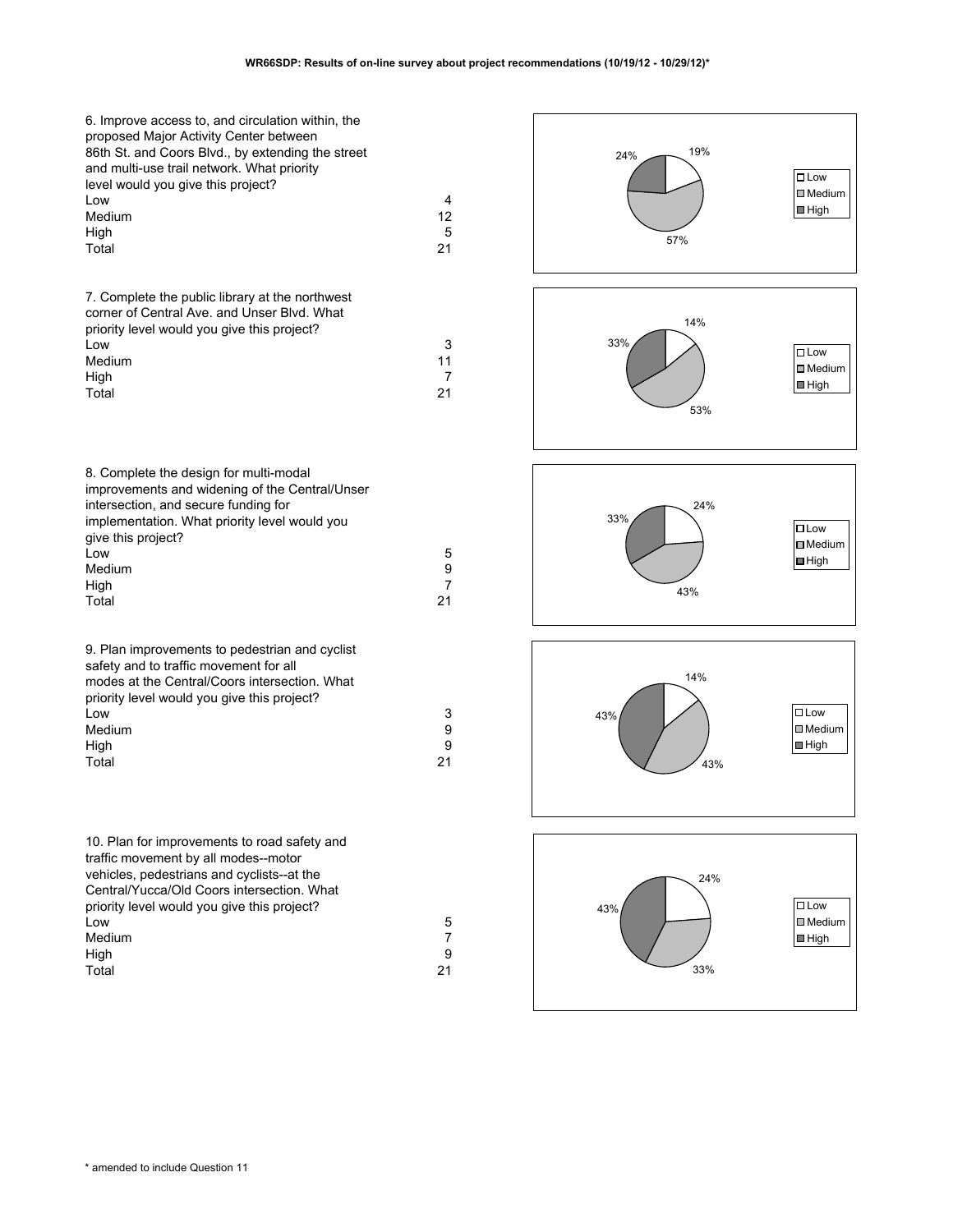| 11. Install pedestrian-activated signal along<br>Central Ave. between new and Old Coors, and<br>between the Arenal Canal and Atrisco Plaza to<br>make walking safer and more convenient. What<br>priority level would you give this project?<br>Low<br>Medium<br>High<br>Total                                                              | 2<br>9<br>10<br>21              | 10%<br>47%<br>43% | $\square$ Low<br><b>I</b> Medium<br>$\blacksquare$ High       |
|---------------------------------------------------------------------------------------------------------------------------------------------------------------------------------------------------------------------------------------------------------------------------------------------------------------------------------------------|---------------------------------|-------------------|---------------------------------------------------------------|
| 12. Plan and implement way-finding for all modes<br>of transportation to direct people across<br>the river (in both directions) to Route 66<br>destinations such as Atrisco Plaza, bosque trails,<br>the Bio Park and Old Town. What priority level<br>would you give this project?<br>Low                                                  | 5                               | 25%<br>40%<br>35% | $\square$ Low<br><b>■</b> Medium<br>$\blacksquare$ High       |
| Medium<br>High                                                                                                                                                                                                                                                                                                                              | 7<br>8                          |                   |                                                               |
| Total                                                                                                                                                                                                                                                                                                                                       | 20                              |                   |                                                               |
| 13. Improve access and parking for bosque trails<br>west of the Rio Grande. Include an<br>interpretive exhibit on the history of acequias and<br>their continued use for agricultural<br>irrigation. What priority level would you give this<br>project?<br>Low<br>Medium<br>High<br>Total                                                  | 4<br>10<br>$\overline{7}$<br>21 | 19%<br>33%<br>48% | $\square$ Low<br><b>I</b> Medium<br>$\blacksquare$ High       |
| 14. Design and build a<br>pedestrian/bike/equestrian bridge across the Rio<br>Grande that parallels the Central Ave. bridge, to<br>expand the public right-of-way and to enhance<br>recreational opportunities for residents and<br>visitors. What priority level would you give this<br>project?<br>Low<br>Medium<br>High<br>Total         | 6<br>5<br>10<br>21              | 29%<br>47%<br>24% | $\square$ Low<br>$\blacksquare$ Medium<br>$\blacksquare$ High |
| 15. Pursue design and implementation of the<br>2010 West Central Corridor Concept Plan<br>between Atrisco Dr. and Rio Grande Blvd.<br>including pedestrian and bike crossing at New<br>York Ave. and intersection improvements at Rio<br>Grande Blvd. What priority level would you<br>give this project?<br>Low<br>Medium<br>High<br>Total | 4<br>5<br>11<br>20              | 20%<br>55%<br>25% | $\square$ Low<br><b>□</b> Medium<br>$\blacksquare$ High       |